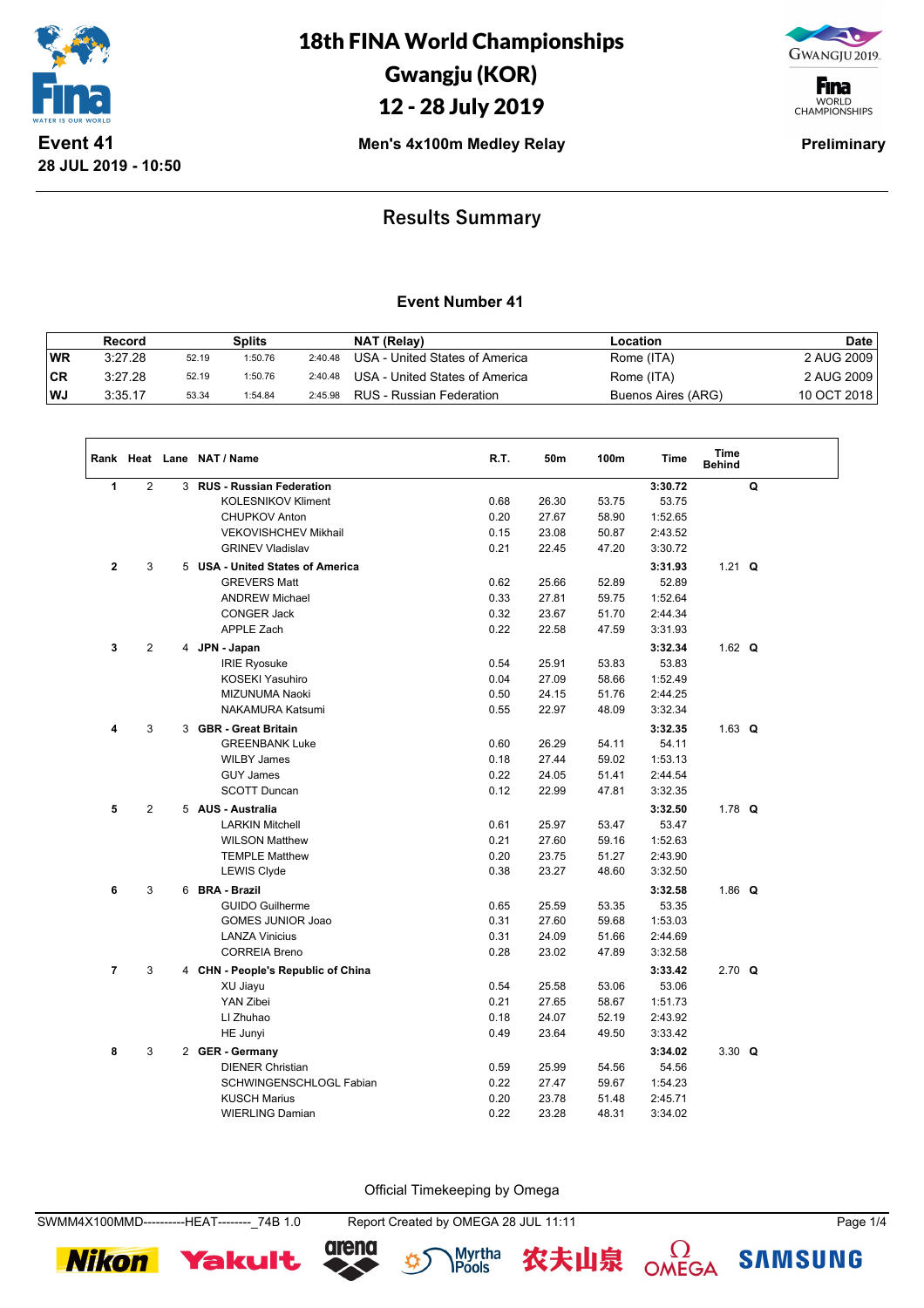

GWANGJU 2019.

**F**ina WORLD<br>CHAMPIONSHIPS

**Men's 4x100m Medley Relay**  Preliminary

## **Results Summary**

### **Event Number 41**

|    |              |              | Rank Heat Lane NAT / Name                     | R.T.         | 50m   | 100m    | Time               | Time<br><b>Behind</b> |  |
|----|--------------|--------------|-----------------------------------------------|--------------|-------|---------|--------------------|-----------------------|--|
| 9  | 3            | $\mathbf{1}$ | <b>BLR - Belarus</b>                          |              |       |         | 3:34.56            | 3.84 $R$              |  |
|    |              |              | <b>TSMYH Mikita</b>                           | 0.61         | 26.52 | 54.98   | 54.98              |                       |  |
|    |              |              | SHYMANOVICH Ilya                              | 0.10         | 26.70 | 58.30   | 1:53.28            |                       |  |
|    |              |              | <b>TSURKIN Yauhen</b>                         | 0.28         | 23.87 | 52.46   | 2:45.74            |                       |  |
|    |              |              | <b>MACHEKIN Artsiom</b>                       | 0.05         | 23.09 | 48.82   | 3:34.56            |                       |  |
| 10 | 3            |              | 7 CAN - Canada                                |              |       |         | 3:34.79            | 4.07 R                |  |
|    |              |              | <b>THORMEYER Markus</b>                       | 0.66         | 26.42 | 54.36   | 54.36              |                       |  |
|    |              |              | <b>FUNK Richard</b>                           | 0.16         | 27.53 | 1:00.23 | 1:54.59            |                       |  |
|    |              |              | LIENDO Joshua                                 | 0.15         | 23.98 | 52.09   | 2:46.68            |                       |  |
|    |              |              | <b>KISIL Yuri</b>                             | 0.11         | 22.56 | 48.11   | 3:34.79            |                       |  |
| 11 | 2            |              | 2 LTU - Lithuania                             |              |       |         | 3:34.88            | 4.16                  |  |
|    |              |              | <b>RAPSYS Danas</b>                           | 0.62         | 26.64 | 54.66   | 54.66              |                       |  |
|    |              |              | SIDLAUSKAS Andrius                            | 0.42         | 27.75 | 59.51   | 1:54.17            |                       |  |
|    |              |              | <b>MARGEVICIUS Deividas</b>                   | 0.32         | 24.29 | 52.53   | 2:46.70            |                       |  |
|    |              |              | <b>BILIS Simonas</b>                          | 0.02         | 22.31 | 48.18   | 3:34.88            |                       |  |
| 12 | 2            |              | 7 HUN - Hungary                               |              |       |         | 3:35.11            | 4.39                  |  |
|    |              |              | <b>BOHUS Richard</b>                          | 0.55         | 26.11 | 54.16   | 54.16              |                       |  |
|    |              |              | <b>HORVATH David</b>                          | 0.43         | 28.87 | 1:01.99 | 1:56.15            |                       |  |
|    |              |              | SZABO Szebasztian                             | 0.10         | 23.31 | 51.00   | 2:47.15            |                       |  |
|    |              |              | <b>NEMETH Nandor</b>                          | 0.09         | 22.80 | 47.96   | 3:35.11            |                       |  |
| 13 | $\mathbf{2}$ |              | 6 ITA - Italy                                 |              |       |         | 3:35.23            | 4.51                  |  |
|    |              |              | <b>SABBIONI Simone</b>                        | 0.61         | 26.53 | 54.82   | 54.82              |                       |  |
|    |              |              | <b>MARTINENGHI Nicolo</b>                     | 0.36         | 27.31 | 59.48   | 1:54.30            |                       |  |
|    |              |              | <b>BURDISSO Federico</b>                      | 0.19         | 23.95 | 52.10   | 2:46.40            |                       |  |
|    |              |              | <b>FRIGO Manuel</b>                           | 0.35         | 23.52 | 48.83   | 3:35.23            |                       |  |
| 14 | $\mathbf{1}$ |              | 8 IRL - Ireland                               |              |       |         | 3:35.86            | 5.14                  |  |
|    |              |              | <b>RYAN Shane</b>                             | 0.60         | 26.40 | 54.39   | 54.39              |                       |  |
|    |              |              | <b>GREENE Darragh</b>                         | 0.19         | 27.79 | 59.08   | 1:53.47            |                       |  |
|    |              |              | <b>HYLAND Brendan</b>                         | 0.33         | 25.06 | 53.11   | 2:46.58            |                       |  |
|    |              |              | <b>SLOAN Jordan</b>                           | 0.23         | 23.70 | 49.28   | 3:35.86            |                       |  |
| 15 | 3            |              | 8 NED - Netherlands                           |              |       |         | 3:36.77            | 6.05                  |  |
|    |              |              | <b>KORSTANJE Nyls</b>                         | 0.60         | 26.60 | 56.11   | 56.11              |                       |  |
|    |              |              | KAMMINGA Arno                                 | 0.31         | 27.89 | 59.28   | 1:55.39            |                       |  |
|    |              |              | <b>GOOSEN Mathys</b>                          | 0.25         | 24.07 | 52.60   | 2:47.99            |                       |  |
|    |              |              | <b>PUTS Jesse</b>                             | 0.32         | 22.93 | 48.78   | 3:36.77            |                       |  |
|    | $\mathbf{1}$ |              |                                               |              |       |         |                    |                       |  |
| 16 |              |              | 4 TUR - Turkey<br><b>AYDIN Metin</b>          | 0.57         | 26.63 | 55.72   | 3:36.85<br>55.72   | 6.13                  |  |
|    |              |              |                                               | $-0.01$      | 27.88 | 59.74   |                    |                       |  |
|    |              |              | <b>OGRETIR Berkay</b><br><b>GURES Umitcan</b> |              | 24.48 | 52.52   | 1:55.46<br>2:47.98 |                       |  |
|    |              |              | <b>SAKCI Emre</b>                             | 0.16<br>0.31 | 23.04 | 48.87   | 3:36.85            |                       |  |
|    |              |              |                                               |              |       |         |                    |                       |  |
| 17 | 2            |              | 0 KOR - Republic of Korea                     |              |       |         | 3:36.97            | 6.25                  |  |
|    |              |              | LEE Juho                                      | 0.54         | 26.20 | 54.62   | 54.62              |                       |  |
|    |              |              | <b>MOON Jaekwon</b>                           | 0.35         | 28.25 | 1:00.78 | 1:55.40            |                       |  |
|    |              |              | <b>YUN Seokhwan</b>                           | 0.30         | 24.59 | 52.61   | 2:48.01            |                       |  |
|    |              |              | YANG Jaehoon                                  | 0.32         | 22.92 | 48.96   | 3:36.97            |                       |  |

Official Timekeeping by Omega









 $\Omega$ OMEGA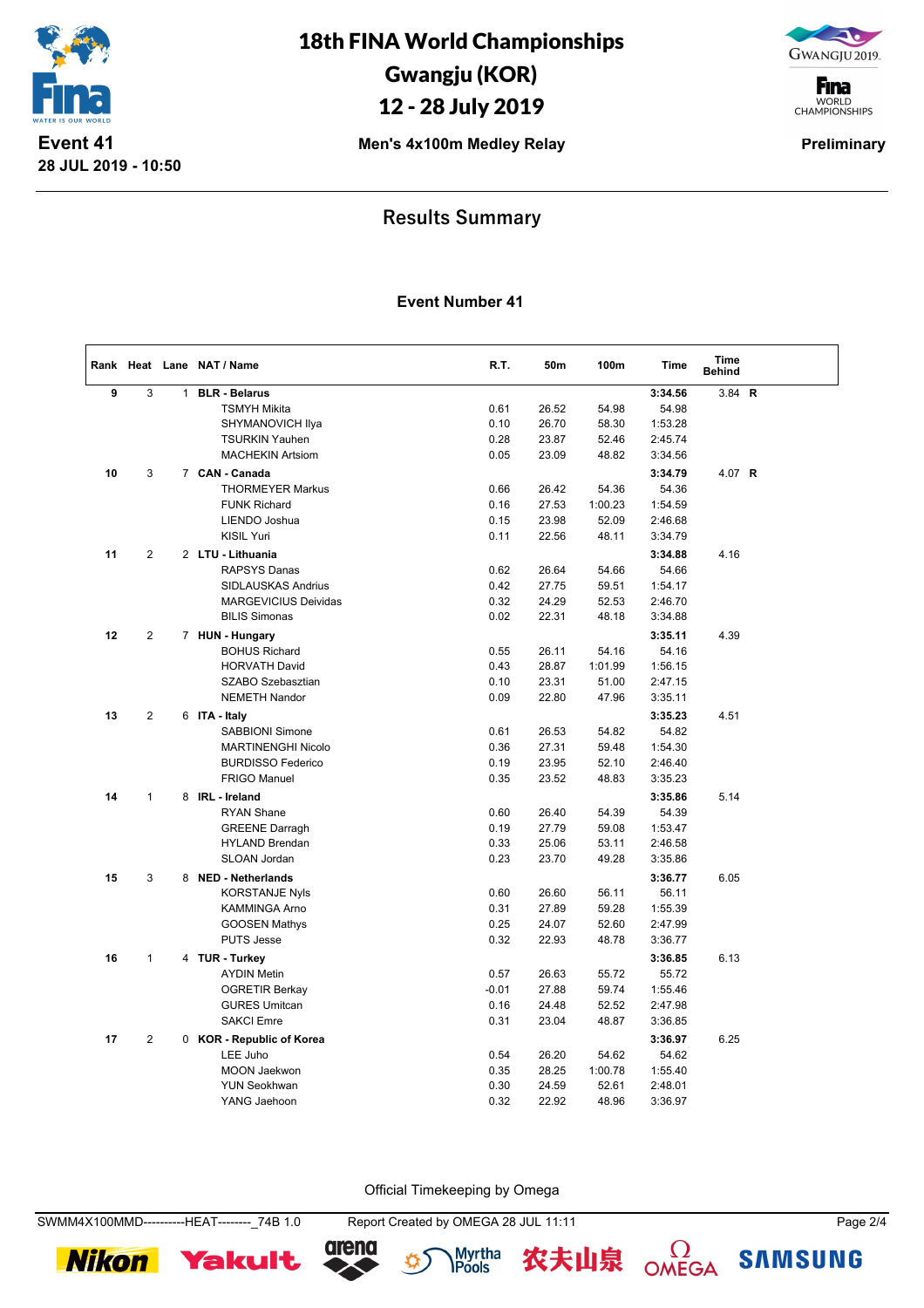

GWANGJU 2019.

**F**ina WORLD<br>CHAMPIONSHIPS

**Men's 4x100m Medley Relay**  Preliminary

## **Results Summary**

#### **Event Number 41**

|    |                |              | Rank Heat Lane NAT / Name     | R.T. | 50m   | 100m           | Time               | Time<br><b>Behind</b> |  |
|----|----------------|--------------|-------------------------------|------|-------|----------------|--------------------|-----------------------|--|
| 18 | 3              | 9            | SUI - Switzerland             |      |       |                | 3:36.98            | 6.26                  |  |
|    |                |              | MITYUKOV Roman                | 0.56 | 26.81 | 54.62          | 54.62              |                       |  |
|    |                |              | <b>KASER Yannick</b>          | 0.32 | 27.84 | 1:00.59        | 1:55.21            |                       |  |
|    |                |              | <b>DESPLANCHES Jeremy</b>     | 0.21 | 24.23 | 52.35          | 2:47.56            |                       |  |
|    |                |              | <b>LIESS Nils</b>             | 0.26 | 23.07 | 49.42          | 3:36.98            |                       |  |
| 19 | $\mathbf{1}$   | 3            | <b>CRO - Croatia</b>          |      |       |                | 3:37.18            | 6.46                  |  |
|    |                |              | <b>LONCAR Anton</b>           | 0.63 | 27.13 | 55.52          | 55.52              |                       |  |
|    |                |              | OBROVAC Nikola                | 0.23 | 27.84 | 1:00.01        | 1:55.53            |                       |  |
|    |                |              | <b>MILJENIC Nikola</b>        | 0.26 | 23.97 | 52.93          | 2:48.46            |                       |  |
|    |                |              | <b>BLASKOVIC Bruno</b>        | 0.12 | 22.79 | 48.72          | 3:37.18            |                       |  |
| 20 | $\mathbf{1}$   | 5            | ISR - Israel                  |      |       |                | 3:37.51            | 6.79                  |  |
|    |                |              | <b>TOUMARKIN Yakov Yan</b>    | 0.62 | 26.08 | 54.36          | 54.36              |                       |  |
|    |                |              | <b>GOLDFADEN Itay</b>         | 0.17 | 27.62 | 1:01.09        | 1:55.45            |                       |  |
|    |                |              | <b>FRANKEL Tomer</b>          | 0.06 | 24.27 | 52.76          | 2:48.21            |                       |  |
|    |                |              | <b>CHERUTI Meiron</b>         | 0.06 | 22.92 | 49.30          | 3:37.51            |                       |  |
| 21 | $\overline{2}$ | 9            | <b>POL - Poland</b>           |      |       |                | 3:38.09            | 7.37                  |  |
|    |                |              | <b>KAWECKI Radoslaw</b>       | 0.64 | 26.79 | 55.10          | 55.10              |                       |  |
|    |                |              | KALUSOWSKI Jan                | 0.30 | 28.95 | 1:02.17        | 1:57.27            |                       |  |
|    |                |              | <b>CZERNIAK Konrad</b>        | 0.39 | 24.00 | 52.01          | 2:49.28            |                       |  |
|    |                |              | MAJCHRZAK Kacper              | 0.34 | 23.35 | 48.81          | 3:38.09            |                       |  |
| 22 | $\overline{2}$ |              | 8 KAZ - Kazakhstan            |      |       |                | 3:38.13            | 7.41                  |  |
|    |                |              | <b>KASKABAY Adil</b>          | 0.57 | 27.00 | 56.83          | 56.83              |                       |  |
|    |                |              | <b>BALANDIN Dmitriy</b>       | 0.12 | 26.97 | 58.52          | 1:55.35            |                       |  |
|    |                |              | <b>MUSSIN Adilbek</b>         | 0.20 | 23.86 | 52.71          | 2:48.06            |                       |  |
|    |                |              | <b>VARAKIN Alexandr</b>       | 0.30 | 23.00 | 50.07          | 3:38.13            |                       |  |
| 23 | 2              | $\mathbf{1}$ | <b>RSA - South Africa</b>     |      |       |                | 3:38.18            | 7.46                  |  |
|    |                |              | <b>REID Chris</b>             | 0.64 | 26.50 | 55.06          | 55.06              |                       |  |
|    |                |              | <b>HOULIE Michael</b>         | 0.18 | 27.50 | 1:01.16        | 1:56.22            |                       |  |
|    |                |              | le CLOS Chad                  | 0.08 | 23.64 | 50.94          | 2:47.16            |                       |  |
|    |                |              | COETZEE Ryan                  | 0.16 | 23.47 | 51.02          | 3:38.18            |                       |  |
| 24 | $\mathbf{1}$   |              | 2 EGY - Egypt                 |      |       |                | 3:39.03            | 8.31                  |  |
|    |                |              | <b>SAMY Mohamed</b>           | 0.63 | 26.37 | 55.23          | 55.23              |                       |  |
|    |                |              | <b>ELKAMASH Youssef</b>       | 0.16 | 28.18 | 1:00.97        | 1:56.20            |                       |  |
|    |                |              | <b>SAMEH Abdelrahman</b>      | 0.30 | 24.46 | 53.99          | 2:50.19            |                       |  |
|    |                |              | <b>KHALAFALLA Ali</b>         | 0.30 | 22.78 | 48.84          | 3:39.03            |                       |  |
|    | $\mathbf{1}$   |              |                               |      |       |                |                    |                       |  |
| 25 |                |              | 6 TPE - Chinese Taipei        | 0.58 | 27.21 | 55.89          | 3:40.86<br>55.89   | 10.14                 |  |
|    |                |              | CHUANG Mu-Lun                 | 0.37 | 28.65 |                |                    |                       |  |
|    |                |              | <b>CHEN Chih-Ming</b>         | 0.37 | 24.75 | 1:01.67        | 1:57.56            |                       |  |
|    |                |              | CHU Chen-Ping<br>WANG Yu Lian | 0.09 | 23.59 | 53.41<br>49.89 | 2:50.97<br>3:40.86 |                       |  |
|    |                |              |                               |      |       |                |                    |                       |  |
| 26 | 3              |              | 0 SGP - Singapore             |      |       |                | 3:41.58            | 10.86                 |  |
|    |                |              | QUAH Zheng Wen                | 0.51 | 26.61 | 55.34          | 55.34              |                       |  |
|    |                |              | KHOO Chien Yin Lionel         | 0.22 | 28.74 | 1:02.44        | 1:57.78            |                       |  |
|    |                |              | TAN Jonathan Eu Jin           | 0.19 | 25.00 | 54.13          | 2:51.91            |                       |  |
|    |                |              | <b>CHUA Yi Shou Darren</b>    | 0.35 | 23.37 | 49.67          | 3:41.58            |                       |  |

Official Timekeeping by Omega

**Nikon**